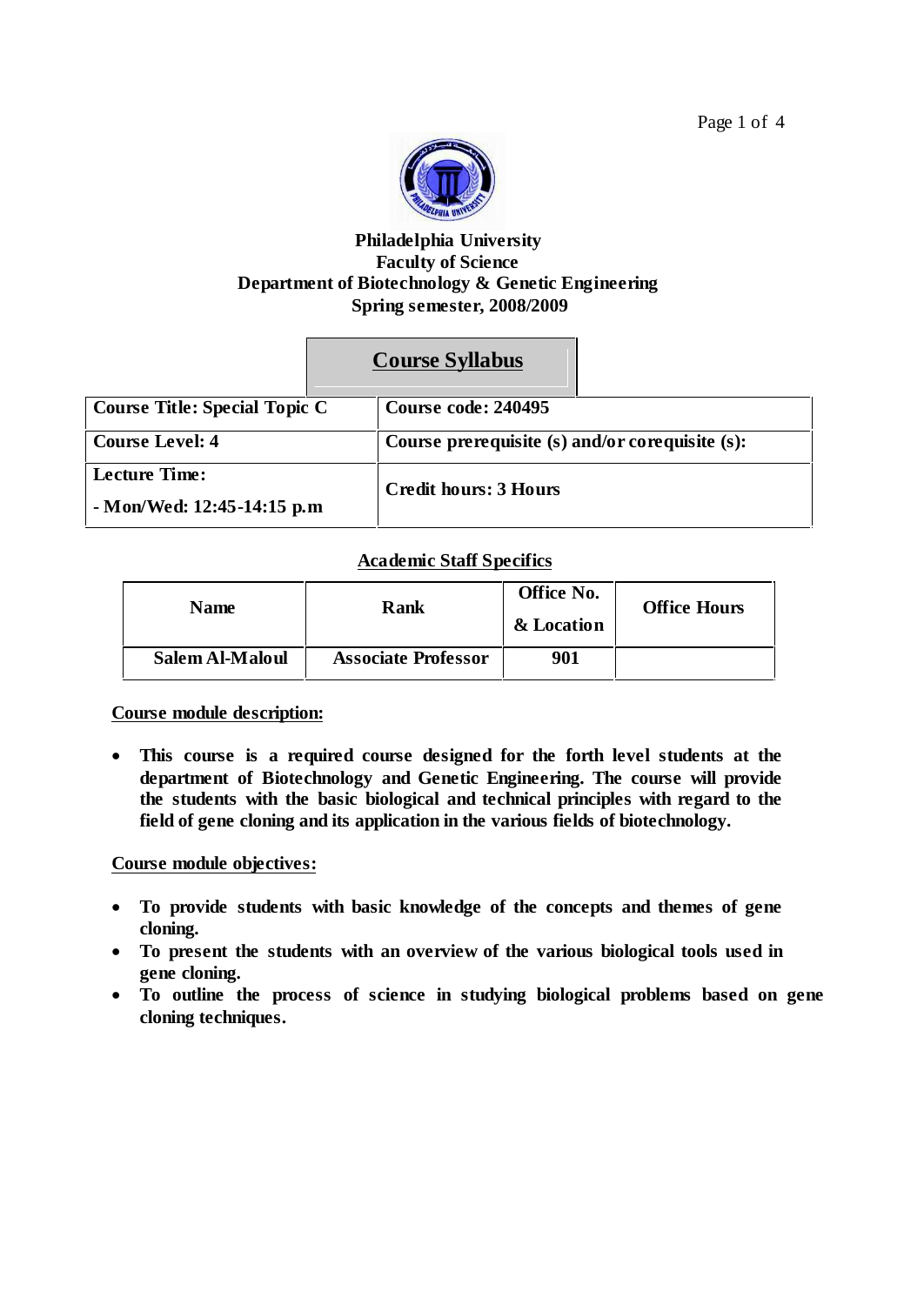## **Course/ module components:**

**Books (title , author (s), publisher, year of publication)**

**Title: Gene Cloning: an introduction Author(s)/Editor(s): T.A. Brown Publisher: Van Nostrand Reinhold International Year: Edition:**

- **Support material (s) (vcs, acs, etc).**
- **Study guide (s) (if applicable)**
- **Homework and laboratory guide (s) if (applicable).**

## **Teaching methods:**

- **Lectures, discussion groups, tutorials, problem solving, debates, etc.**
- **The use of colored transparent slides, power point presentation, illustration with models, educational animations and movies.**
- **The use of the free website provided by the publisher over the internet.**

## **Learning outcomes:**

- **Knowledge and understanding At the end of this module, students will be able to gain knowledge about:**
- **- The various fundamental biological concepts and tools used in gene cloning.**
- **The various steps of gene cloning.**
- **The importance of gene cloning in the various fields of biotechnology.**
- **Cognitive skills (thinking and analysis).**

**At the end of this module, students will be able to develop their intellectual skills through understanding the concepts of gene cloning and formulating questions and thinking of the appropriate answers to their questions.**

**Communication skills (personal and academic).**

**At the end of this module, students will be able to develop personal communication skills through participating in open-discussions with their colleagues and instructors.**

- **Practical and subject specific skills (Transferable Skills). At the end of this module, students will be able to:**
- **Improve their ability to search for information using various communication**
- **settings.** - **Improve their ability to analyze data based on their understanding to the basic**
- **biological concepts of gene cloning.**
- **Benefit from all supplementary material provided with the textbook.**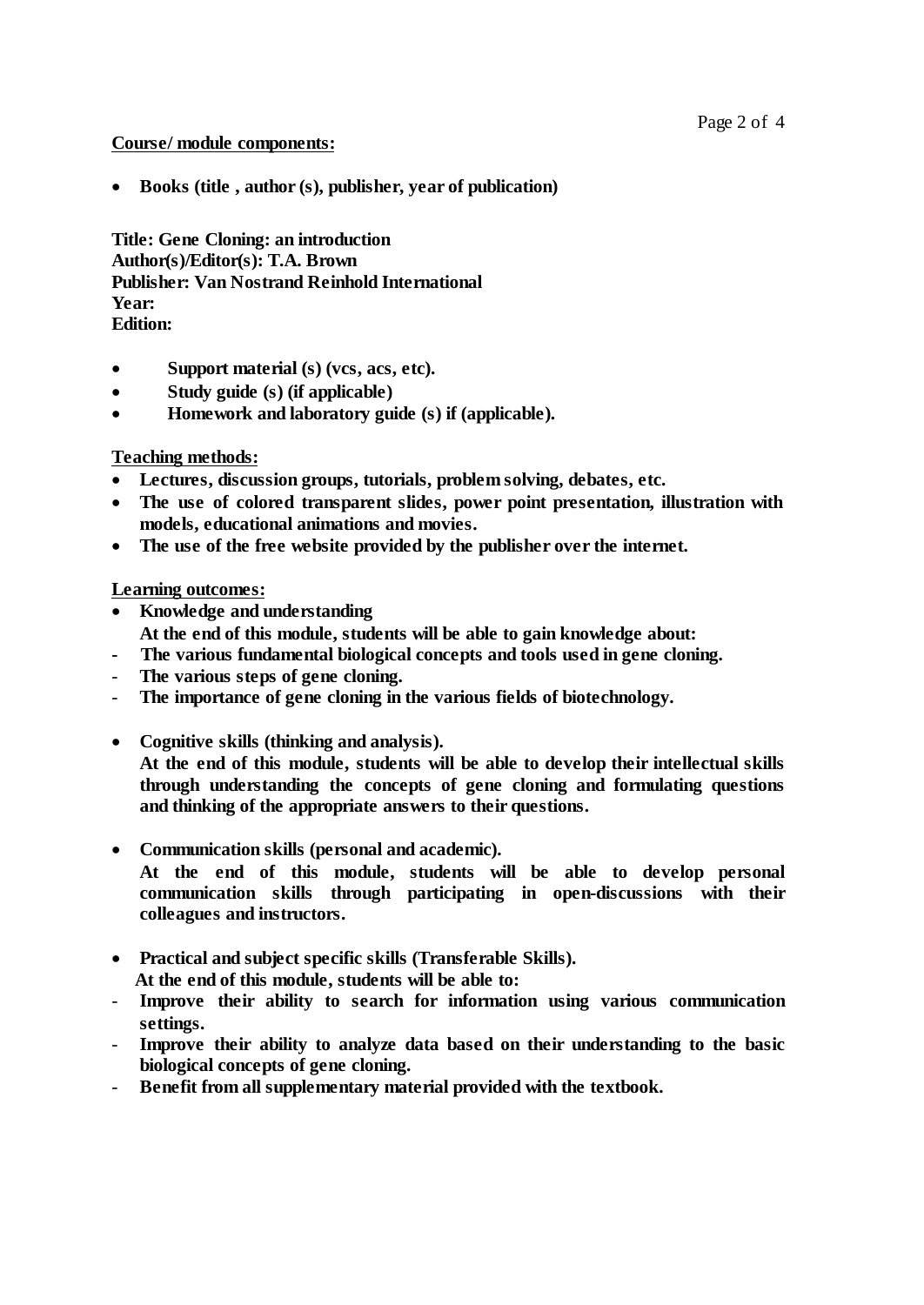#### **Assessment instruments**

- **Short reports and/ or presentations, and/ or Short research projects**
- **•** Ouizzes.
- **Home works**
- **Final examination**

| <b>Allocation of Marks</b>                                   |             |  |  |  |
|--------------------------------------------------------------|-------------|--|--|--|
| <b>Assessment Instruments</b>                                | <b>Mark</b> |  |  |  |
| <b>First examination</b>                                     | 20          |  |  |  |
| Second examination                                           | 20          |  |  |  |
| Final examination: 50 marks                                  | 50          |  |  |  |
| Reports, research projects, Quizzes, Home<br>works, Projects | 10          |  |  |  |
| Total                                                        | 100         |  |  |  |

#### **Documentation and academic honesty**

- Documentation style (with illustrative examples)
- Protection by copyright
- Avoiding plagiarism.

## **Expected workload:**

**On average students need to spend 2 hours of study and preparation for each 50 minute lecture/tutorial.**

#### **Attendance policy:**

**Absence from lectures and/or tutorials shall not exceed 15%. Students who exceed the 15% limit without a medical or emergency excuse acceptable to and approved by the Dean of the relevant college/faculty shall not be allowed to take the final examination and shall receive a mark of zero for the course. If the excuse is approved by the Dean, the student shall be considered to have withdrawn from the course.**